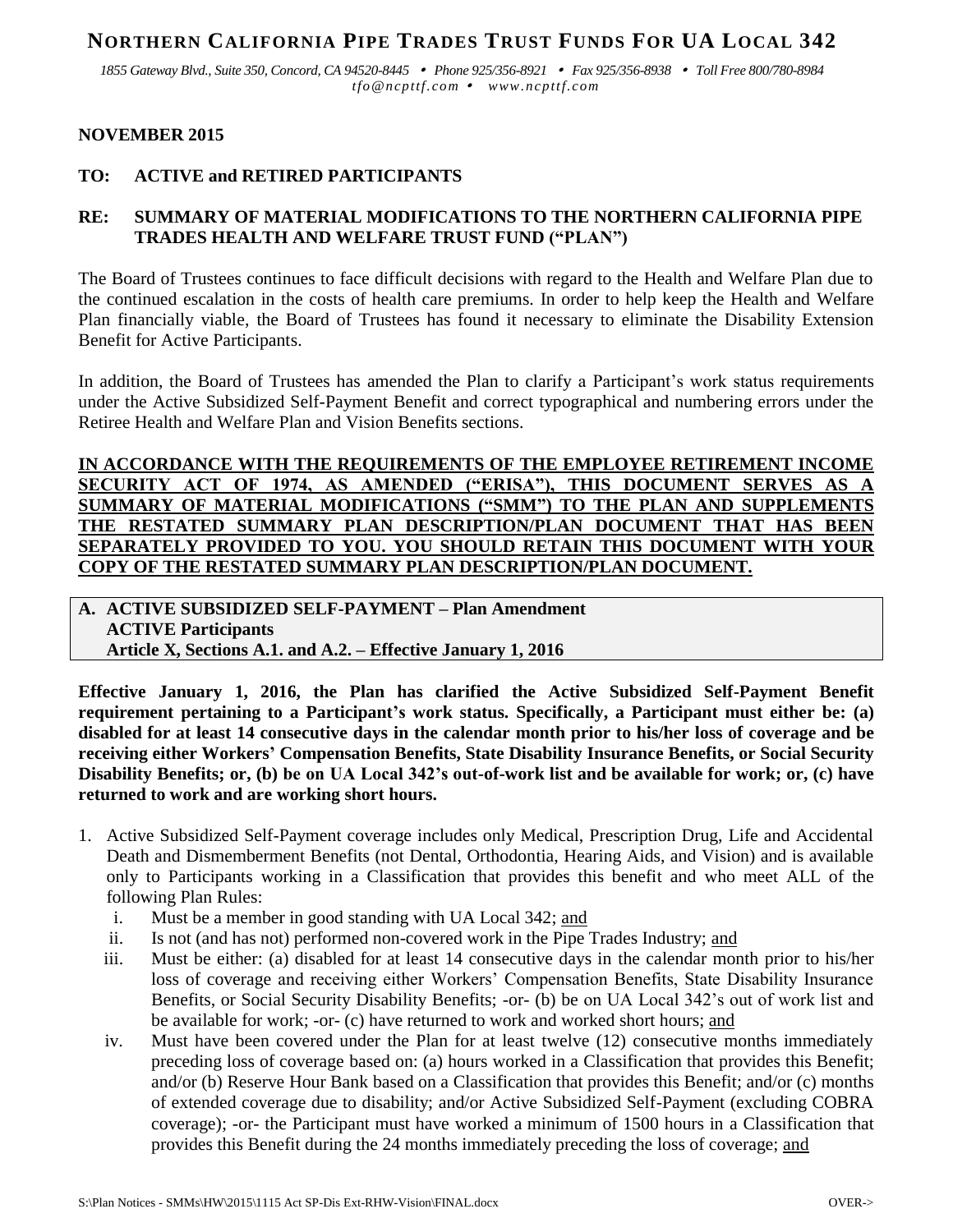- v. Participant and/or current or former spouse and/or other Dependent must not owe any money (unless on an approved payment plan) to the Northern California Pipe Trades Health and Welfare Plan, the Northern California Pipe Trades Pension Plan, The Northern California Pipe Trades Supplemental 401(k) Retirement Plan, or any other entity administered by the Northern California Pipe Trades Trust Fund Office; and
- vi. Must have their monthly payment(s) received at the bank by no later than the  $20<sup>th</sup>$  day of the coverage month.

Depending upon a Participant's Classification, a Participant may be eligible for up to a maximum of twelve (12) or four (4) consecutive months of Active Subsidized Self-Payments and may receive an overall maximum of eighteen (18) months or six (6) months of Active Subsidized Self-Payments in each month's previous consecutive thirty-six (36) month period (i.e. rolling 36 months). EXAMPLE: *If a Participant loses coverage in December 2015, the Plan would look at the number of Active Subsidized Self-Payments made by the Participant in the 36 month period through December 2015 (January 2013 through December 2015).*

After exhausting Active Subsidized Self-Payments, the eighteen (18) month COBRA continuation period will be reduced by the number of Active Subsidized Self-Payments made. After electing Active Subsidized Self-Payments, if a Participant chooses to continue coverage through COBRA, he/she may only elect the Core coverage option (Medical and Prescription Drug coverage). EXAMPLE*: A Participant is eligible to make twelve (12) months of Active Subsidized Self-Payments; he/she may continue to make COBRA payments for Core coverage only for up to an additional six (6) months after exhausting Active Subsidized Self-Payments.* 

- 2. Special Plan Rules for Residential and Tradesman/Serviceman and Other Special Contract Employees. Active Subsidized Self-Payment coverage includes only Medical, Prescription Drug, Life and Accidental Death and Dismemberment Benefits (not Dental, Orthodontia, Hearing Aids, and Vision) and is available only to Participants who meet ALL of the following Plan Rules:
	- i. Must be a member in good standing with UA Local 342; and
	- ii. Is not (and has not) performed non-covered work in the Pipe Trades Industry; and
	- iii. Must be either: (a) disabled for at least 14 consecutive days in a calendar month and receiving either Workers' Compensation Benefits, State Disability Insurance Benefits, or Social Security Disability Benefits the month prior to his/her loss of coverage; -or- (b) be on UA Local 342's out of work list and be available for work; -or- (c) have returned to work and worked short hours; and
	- iv. Must have been covered under the Plan for at least twelve (12) consecutive months immediately preceding loss of coverage based on: (a) hours worked in a Classification that provides this benefit; and/or (b) Reserve Hour Bank based on a Classification that provides this benefit; and/or (c) months of extended coverage due to disability; and/or Active Subsidized Self-Payment (excluding COBRA coverage); -or- the Participant must have worked a minimum of 1500 hours in a Classification that provided this benefit during the 24 months immediately preceding the coverage termination date; and
	- v. Participant and/or current or former spouse and/or other Dependent must not owe any money (unless on an approved payment plan) to the Northern California Pipe Trades Health and Welfare Plan, the Northern California Pipe Trades Pension Plan, The Northern California Pipe Trades Supplemental 401(k) Retirement Plan, or any other entity administered by the Northern California Pipe Trades Trust Fund Office; and
	- vi. Must have their monthly payment(s) received at the bank by no later than the  $20<sup>th</sup>$  day of the coverage month.

A Participant may be eligible for up to a maximum four (4) consecutive months of Active Subsidized Self-Payments and may receive an overall maximum of six (6) months of Active Subsidized Self-Payments in each month's previous consecutive thirty-six (36) month period (i.e. rolling 36 months). EXAMPLE: *If a Participant loses coverage in December 2015, the Plan would look at the number of Active Subsidized Self-Payments made by the Participant in the 36 month period through December 2015 (January 2013 through December 2015).*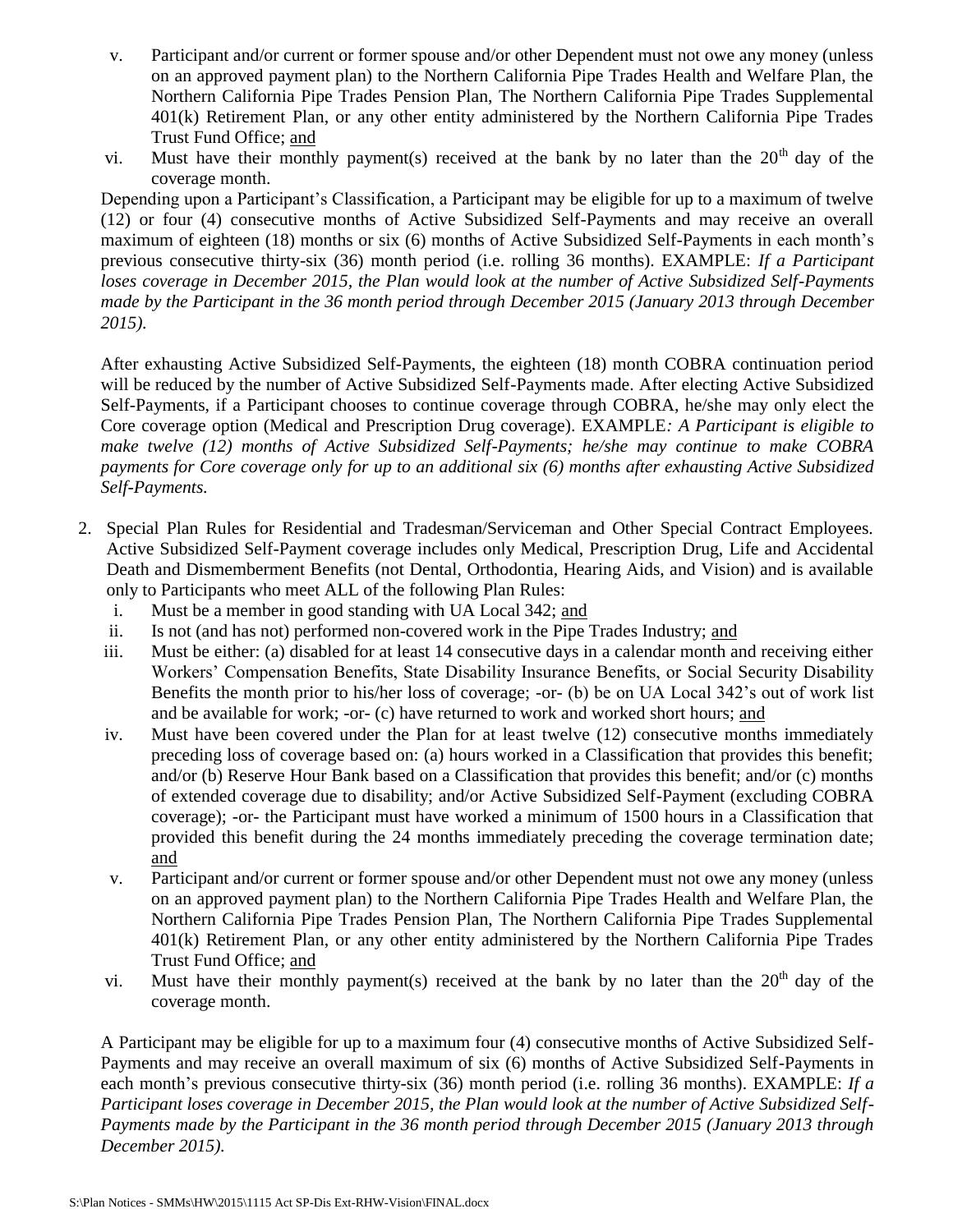After exhausting Active Subsidized Self-Payments, the eighteen (18) month COBRA continuation period will be reduced by the number of Active Subsidized Self-Payments made. After electing Active Subsidized Self-Payments, if a Participant chooses to continue coverage through COBRA, he/she may only elect the Core coverage option (Medical and Prescription Drug coverage). EXAMPLE*: A Participant is eligible to make four (4) months of Active Subsidized Self-Payments; he/she may continue to make COBRA payments for Core coverage only for up to an additional fourteen (14) months after exhausting Active Subsidized Self-Payments.* 

## **B. DISABILITY EXTENSION – Plan Amendment ACTIVE Participants Article X, Section B – Effective December 1, 2015**

## **Effective for disability claim effective dates on or after December 1, 2015, the Plan has eliminated the Disability Extension Benefit.**

A Participant with a disability claim effective date on or after December 1, 2015, may continue coverage through either COBRA Continuation Coverage or, if the Participant qualifies, Active Subsidized Self-Pay.

The Plan will allow an extension of coverage under the Disability Extension Benefit through February 2016 eligibility ONLY, for any Participant working in a Classification that provided this benefit who: (a) meets ALL of the Disability Extension Benefit eligibility requirements as outlined in the Summary Plan Description; (b) has a disability claim effective date prior to December 1, 2015; and (c) whose Disability Extension Benefit Application is received at the Trust Fund Office by no later than December 31, 2015. Effective with March 2016 eligibility, a Participant who was granted eligibility through February 2016 under the Disability Extension Benefit may continue coverage through either COBRA Continuation Coverage or, if the Participant qualifies, Active Subsidized Self-Pay.

#### **C. RETIREE HEALTH AND WELFARE PLAN – Plan Amendment ACTIVE and RETIRED Participants Article XIII, Section A.1. – Effective July 1, 2015**

**Effective July 1, 2015, the Plan has corrected a numbering error under the General Requirements section. Effective July 1, 2015, this item number is being corrected from "(3)" to "(2)".**

(2) Have at least 15 years of Benefit Credits and 15 years of Vesting Credits at any age **or** at least 13 years of Benefit Credit and 13 years of Vesting Credit for Participants age 55 or over, exclusive of (a) Pro Rata Reciprocal Credits and/or (b) Vesting Credit for Contiguous Service as defined in the Northern California Pipe Trade Pension Plan, **and** Retiree Health and Welfare contributions have been made for the same years of required Benefit Credits (15 years or 13 years excluding COBRA payments and Incoming Reciprocity).

If a Participant was on an authorized leave of absence due to Military Service in the Armed Forces of the United States or was in the Reserves and drafted to Active Duty, in accordance with the Veterans' Readjustment Assistance Act, the Uniformed Services Employment and Reemployment Rights Act of 1994, and/or other applicable Federal Law, the Plan will allow up to a maximum of five (5) years of Military Service Credits toward eligibility for Retiree Health and Welfare Benefits assuming the Plan Participant met the Eligibility Requirements for Military Service Vesting Credits and Benefits Credits.

Only service in the Armed Forces of the United States for which Military Service Credit is required under the above-referenced Federal Laws will be considered under this subsection.

Military Service Credits (Benefit Credits and Vesting Credits) will not apply toward Retiree Health and Welfare Benefits when Military Service is voluntary or for enlistment in the Reserves.